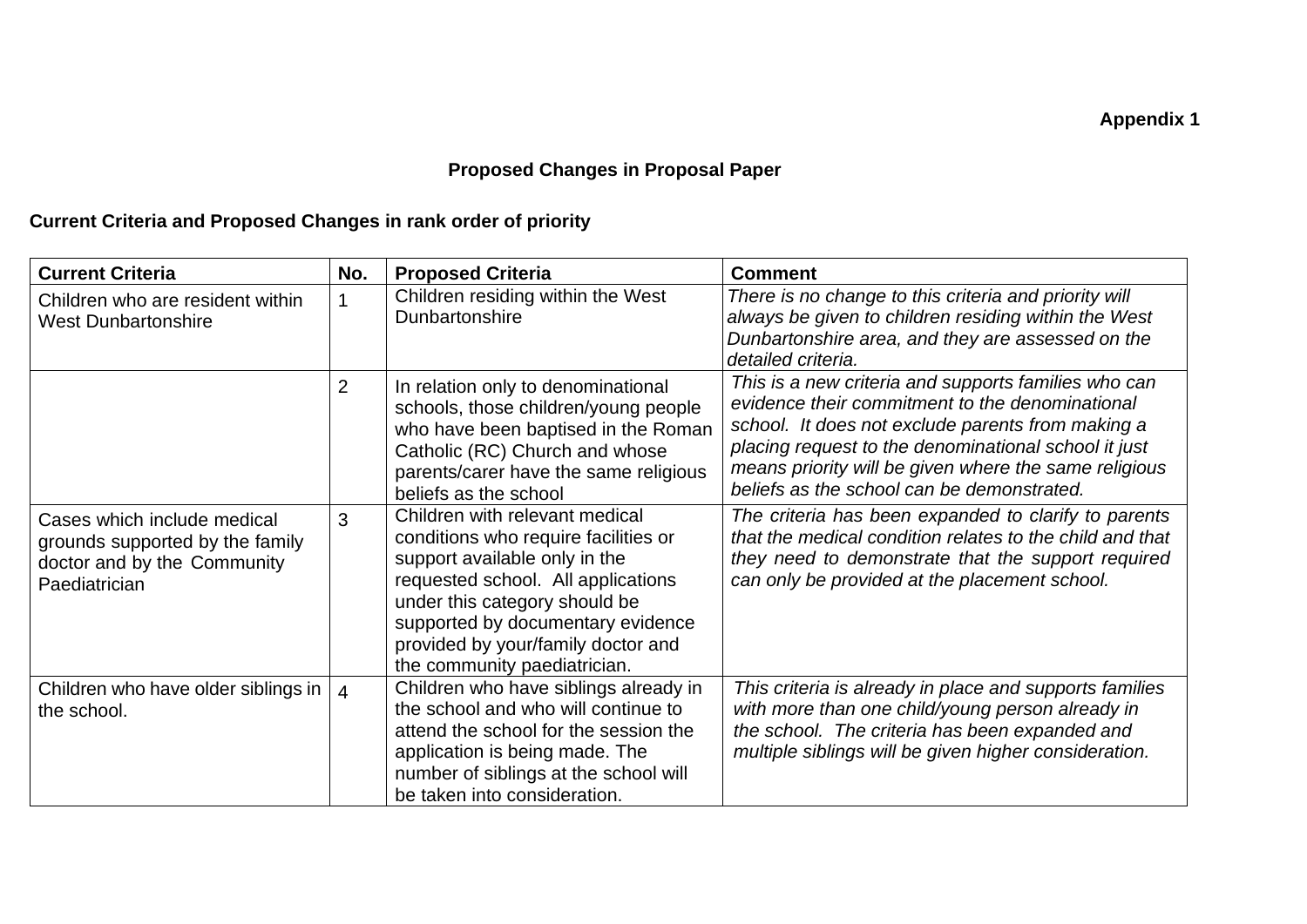| Single parent families, where, for<br>example, proximity of school to<br>the parent's place of work would<br>be advantageous for the care and<br>well-being of the child | 5 | Children from single-parent families<br>where, for example, proximity of<br>school to the parent's place of<br>work/study would be advantageous<br>for the care and well-being of the<br>child. | The criteria is already in place, however it has been<br>widened to include situations where the single parent<br>is studying rather than just their place of work.                           |
|--------------------------------------------------------------------------------------------------------------------------------------------------------------------------|---|-------------------------------------------------------------------------------------------------------------------------------------------------------------------------------------------------|-----------------------------------------------------------------------------------------------------------------------------------------------------------------------------------------------|
| <b>Distance</b><br>between<br>home<br>and<br>school; and                                                                                                                 | 6 | Travel distance from home to school<br>by a suitable walking route. Those<br>living closest to the school ranking<br>highest                                                                    | This criteria caused confusion with some parents<br>who believed this meant priority was given to those<br>furthest from the school and the criteria has been<br>reworded to provide clarity. |
| The suitability of particular<br>teaching methods to the<br>child's needs of the<br>availability of subjects which<br>he/she was previously studying.                    | 7 | Suitability of particular teaching<br>methods to the child's needs or the<br>availability of subjects which he/she<br>was previously studying.                                                  | This criteria remains unchanged.                                                                                                                                                              |
|                                                                                                                                                                          | 8 | Children/young people from outside<br>West Dunbartonshire (priority in order<br>of categories 2-7)                                                                                              | Only after children/young people resident within West<br>Dunbartonshire are considered would we consider<br>children outside the area.                                                        |